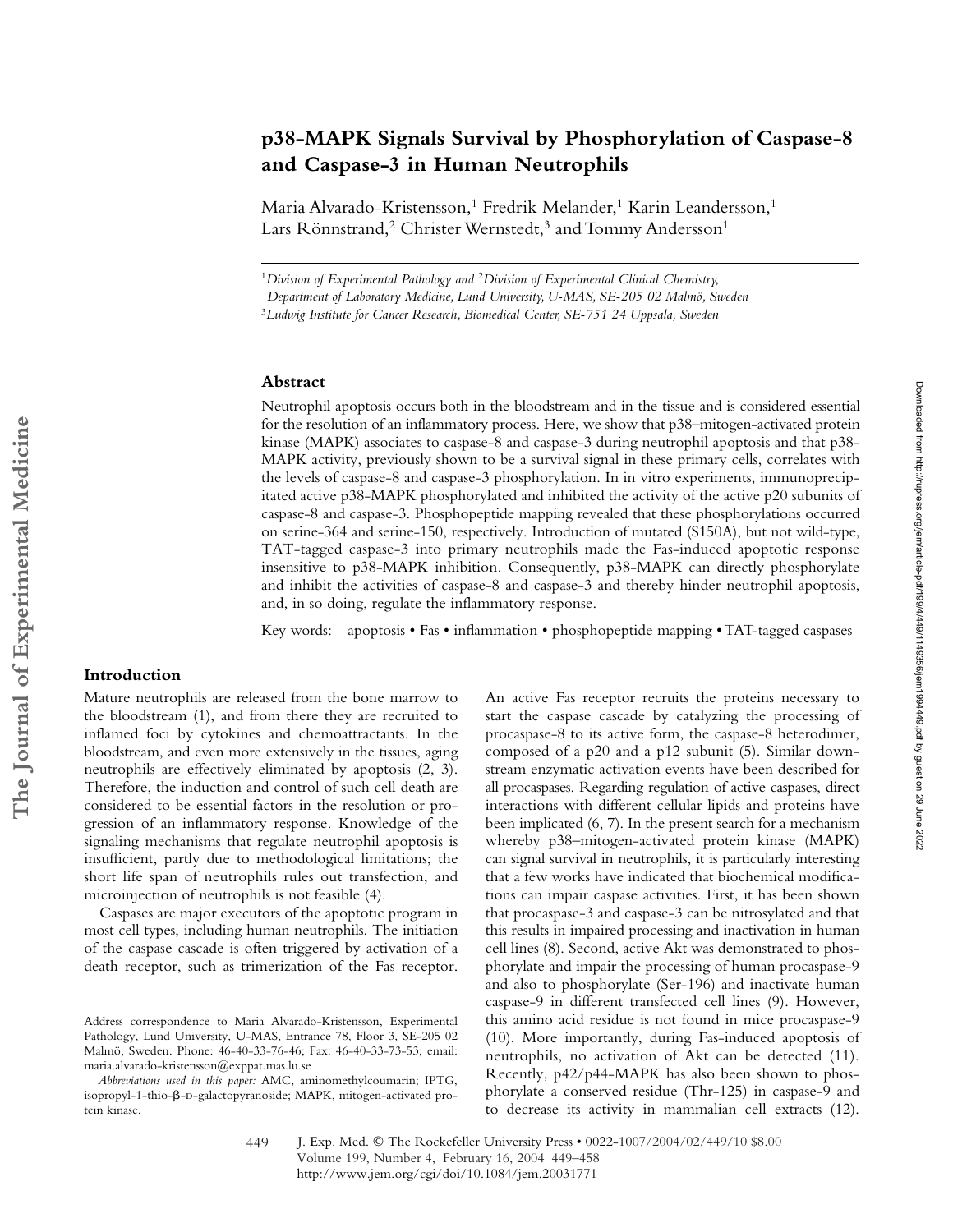However, inhibition of p42/p44-MAPK has no effect on spontaneous and Fas-induced neutrophil apoptosis (11, 13). Despite these findings and the fact that p38-MAPK appears to play a crucial role in regulating survival in many cell types (14–17), no information on its mechanisms of action is available.

The constitutive p38-MAPK activity, found by us and others in freshly isolated neutrophils (11, 18), is most probably caused by factors present in the blood, and consequently the subsequent decrease in this MAPK activity (11) can be explained by such factors being washed away during the isolation of these cells. Inactivation of constitutive p38-MAPK activity and Fas-induced activation of caspase-3 occur concurrently, suggesting that neutrophil apoptosis is initiated by, and dependent on, such inactivation of p38-MAPK (11). The fact that the later reappearance of p38-MAPK activity in isolated neutrophils is preceded by a rise in caspase-3 activity (11) suggests that it could constitute an apoptosis-induced negative feedback mechanism of this process in a manner similar to that noted for Akt (19).

#### **Materials and Methods**

*Cells and Evaluations.* Human neutrophils were isolated and maintained as described previously (11). Fas receptors were engaged by incubating the cells with an anti-Fas monoclonal Ab (CH-11, 150 ng/ml; Immunotech). All data are expressed as mean  $\pm$  SD ( $n \leq 6$ ) or SEM ( $n \geq 6$ ), and statistical significance of the differences was analyzed by paired Student's  $t$  test:  $\star$ ,  $P < 0.05$ , \*\*,  $P < 0.01$ .

*Immunoprecipitations and Western Blot Analysis.* Neutrophils were lysed, and cell debris was removed by centrifugation, as described previously (11). The remaining supernatant was precleared with protein-G plus agarose (Oncogene Research Products). Thereafter,  $40 \mu l$  agarose conjugated with an antiphospho–p38-MAPK (Thr180/Tyr182) IgG1 mAb (New England BioLabs, Inc.), an anti–p38-MAPK IgG mAb (Santa Cruz Biotechnology, Inc.), or, as controls, with anti–c-Myc IgG1 mAb (ClONTECH Laboratories, Inc.), anti-Fyn IgG1 Ab, or nonimmune anti–rabbit IgG (Santa Cruz Biotechnology, Inc.) were added to the samples. The samples were incubated under rotation at  $4^{\circ}$ C overnight. Alternatively, 20  $\mu$ l agarose, conjugated with an anti–caspase-3 polyclonal IgG Ab (Santa Cruz Biotechnology, Inc.) was added to the samples, which were incubated as aforementioned for 2 h. The immunoprecipitates were washed four times with lysis buffer and these, or lysates of intact cells, were boiled in sample buffer (11), after which the proteins were separated by SDS-PAGE and electrophoretically transferred to nitrocellulose membranes. It is worth mentioning that in the anti–caspase-3 immunoprecipitates, we observed a low recovery of the active p20 kD of the caspases (Fig. 2). A possible explanation for this finding is a much larger abundance of procaspases resulting in a preferential immunoprecipitation of these proforms. The membranes were analyzed with an anti–caspase-8 polyclonal Ab (Chemicon or Santa Cruz Biotechnology, Inc.), an anti–caspase-3 polyclonal IgG Ab (BD Biosciences or Santa Cruz Biotechnology, Inc.), an anti-p38 MAPKα IgG Ab, a MAPKδ IgG mAb, or an HA Ig $G_{2a}$  mAb (F-7) (Santa Cruz Biotechnology, Inc.), an anti–caspase-9 polyclonal IgG Ab (BD Biosciences), an anti– phospho-p38 MAPK (Thr180/Tyr182) IgG1 mAb (New En-

gland BioLabs, Inc.), or the anti–phospho-serine IgM mAb 16B4 (BIOMOL Research Laboratories, Inc.). Before immunoblotting, the membranes that contained radioactive labels were analyzed using a PhosphorImager. As indicated in the figure legends, certain blots were stripped and reprobed according to the instructions of the manufacturers.

*Expression of Human Caspases-8, Caspase-3, and Hamster Caspase-3.* The pET21b vectors containing COOH-terminally  $His<sub>6</sub>-tagged human process = 8 or process = 3 (20, 21) were$ provided by E.S. Alnemri (Kimmel Cancer Institute, Philadelphia, PA). The pET15b vector containing COOH-terminally  $His<sub>6</sub>-tagged hamster process.3 (22) was provided by X. Wang$ (University of Texas Southwestern Medical Center, Dallas, TX). Exponentially growing *Escherichia coli* BL21(DE3)pLysS (Novagen) carrying the expression plasmids were induced at  $30^{\circ}$ C with 1 mM isopropyl-1-thio- $\beta$ -D-galactopyranoside (IPTG) and allowed to produce the procaspases for 1 h (23). Thereafter, the proteins were purified under native conditions using a  $Ni<sup>2+</sup>$  affinity resin according to the instructions of the manufacturer (QIAGEN). Procaspase-8 and procaspase-3 were activated by preincubation for 15 min at 37°C.

*Fluorometric Assays for Caspase Activities.* Ile-Glu-Thr-Asp (IETD)–aminomethylcoumarin (AMC; Upstate Biotechnology) and Asp-Glu-Val-Asp (DEVD)–AMC (Upstate Biotechnology), which are fluorogenic substrates for caspase-8 and caspase-3, respectively, were added to cell lysates, and the activities of the caspases (cleavage of AMC) were measured separately as described previously (11). The activities of recombinant human caspase-6 (Calbiochem), caspase-8, caspase-3, or Chinese hamster caspase-3 were assayed in caspase buffer (50 mM Tris, pH 8.0, 0.5 mM EDTA, 0.5 mM sucrose, 5% glycerol, and 10 mM DTT) supplemented with 20  $\mu$ l of agarose-conjugated anti-active-phosphop38-MAPK immunoprecipitate (from freshly isolated neutrophils) or, as controls, 20  $\mu$ l of agarose-conjugated anti-cMyc or anti-Fyn (agarose conjugated) immunoprecipitate.

<sup>32</sup>P-Phosphorylation of the Caspases In Vivo.  $5 \times 10^7$  neutrophils/ml were preincubated for 2 h in a calcium- and phosphatefree medium (136 mM NaCl, 5.9 mM KCl, 1.2 mM  $MgSO_4$ , 5.0 mM NaHCO<sub>3</sub>, 5.5 mM glucose, and 20 mM HEPES, pH 7.4) supplemented with 2 mCi/ml [<sup>32</sup>P]orthophosphate; some cells were also exposed to 20  $\mu$ M of SB203580 during the last 10 min of this incubation. Thereafter, the cells were washed and resuspended in RPMI 1640 supplemented with 5% FCS and stimulated with the anti-Fas monoclonal Ab for 4 h in the absence or presence of 20  $\mu$ M of SB203580. Caspases were subsequently immunoprecipitated as aforementioned, using agarose-conjugated anti–caspase-3 polyclonal Ab.

*Evaluation of Secondary Necrosis by Flow Cytometry.* The cells were incubated for 12 h in multi-well cell culture plates at  $37^{\circ}$ C in a humidified 5%  $CO_2$ –95% air environment before studies of early and late apoptosis were performed by flow cytometry as described previously (11). In brief, to distinguish early from late apoptosis (secondary necrosis), the cells were stained simultaneously with FITC-conjugated annexin V and propidium iodide. The former binds to phosphatidylserine on the surface of both early and late apoptotic cells, whereas the latter stains cells that have lost their plasma membrane integrity, as is the case for late apoptotic cells.

*p38-MAPK Phosphorylation Assay.* The p38-MAPK phosphorylation assay was initiated by adding 10  $\mu$ Ci  $\gamma$ -[32P]ATP (ICN Biomedicals) and  $1 \mu g$  of substrate, that is, recombinant human caspase-8, caspase-3 or hamster caspase-3, BSA, or a purified extract from *E. coli* containing the empty vector in a reaction buffer (25 mM Tris, pH 7.5, 5 mM β-glycerophosphate, 0.1 mM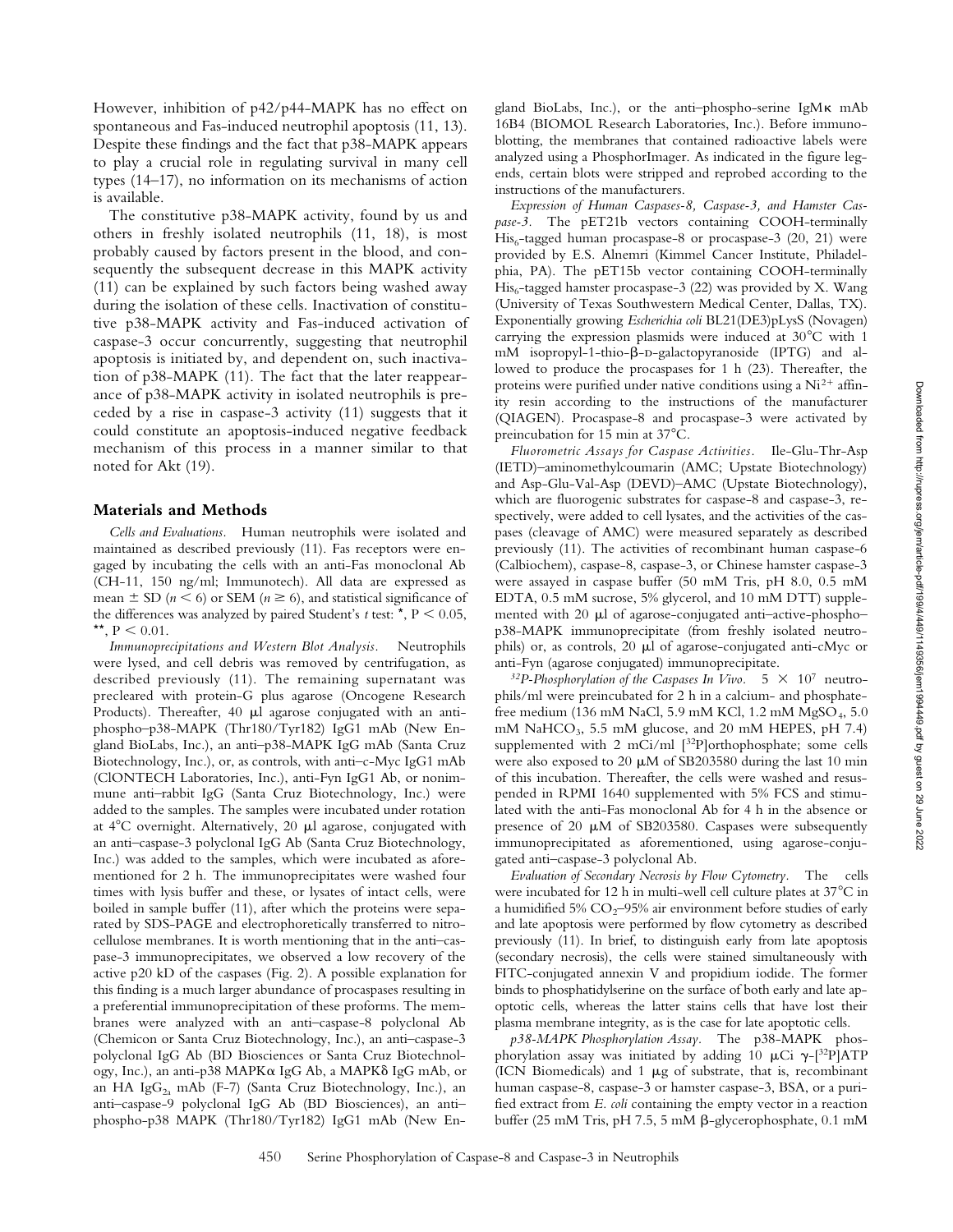$Na<sub>3</sub>VO<sub>4</sub>$  and 10 mM  $MgCl<sub>2</sub>$ ) (11). The incubations with recombinant caspase-8 and caspase-3 were performed with or without 20  $\mu$ M of SB203580 (Calbiochem). The effects of phosphorylation on caspase activities were assessed in the absence or presence of 10 mM cold ATP and substrate (i.e., active recombinant human caspase-8, caspase-3, caspase-6, hamster caspase-3, or BSA/ extracts from bacteria containing an empty vector as controls). The assays were run for 60 min at  $30^{\circ}$ C. Thereafter, the degrees of phosphorylation were analyzed by autoradiography, and the activities of the two caspases were measured as aforementioned.

*Immunoprecipitation of Active and Inactive Fas and Cleavage of Procaspase-8 In Vitro.* Immunoprecipitation of the active Fas receptor was performed as described previously (24). In brief,  $5 \times 10^7$ neutrophils/ml were incubated with  $2 \mu g/ml$  anti-APO-1 antibody (Bender MedSystems) for 5 min at  $37^{\circ}$ C, or the antibody was added after the cells were lysed (controls). Active receptor trimers or single inactive receptors (controls) were subsequently precipitated for 2 h with protein A–Sepharose (Amersham Biosciences), after which the beads were washed and resuspended in  $25 \mu l$  of double-concentrated reaction buffer (25). These samples were added to 25  $\mu$ l of the aforementioned p38-MAPK phosphorylation assay buffer containing 500 ng of procaspase-8 and the immunoprecipitates obtained using 20  $\mu$ l of agarose-conjugated antibody against active p38-MAPK or an isotype-matched control antibody. These mixtures were incubated for 24 h at  $4^{\circ}C$ , and the samples were subsequently immunoblotted for caspase-8.

*Assaying Procaspase-3 Cleavage In Vitro.* The assay was initiated by mixing 200 ng of active recombinant caspase-8 suspended in 25  $\mu$ l of the previously described caspase buffer (double concentrated) with  $25 \mu l$  of the aforementioned p38-MAPK phosphorylation assay buffer containing 300 ng of procaspase-3 and immunoprecipitates obtained using  $20 \mu l$  of agarose-conjugated antibody against active p38-MAPK or an isotype-matched control antibody. The assay mixture was incubated for 35 min at  $37^{\circ}$ C, after which the samples were immunoblotted for caspase-3.

*Tryptic Phosphopeptide Mapping and Phosphoamino Acid Analysis.* The radioactively labeled bands, corresponding to either caspase-8 or caspase-3, were localized by exposure on a PhosphorImager, excised from nitrocellulose filters and digested in situ with trypsin (modified sequencing grade; Promega) followed by two-dimensional phosphopeptide mapping, essentially as described by Blume-Jensen et al. (26). After exposure on a PhosphorImager, phosphopeptides were eluted from the plates in pH 1.9 buffer (formic acid/glacial acetic acid/double-distilled water; 44:156: 1800, vol/vol/vol) and lyophilized. The fractions were subjected to two-dimensional phosphoamino acid analysis and automated Edman degradation in parallel. For Edman degradation, phosphopeptides were coupled to Sequelon-AA membranes (Millipore) according to the manufacturer's instructions and sequenced on a gas phase sequencer (model 470A; Applied Biosystems). The radioactivity in released phenylthiohydantoin derivatives from each cycle was quantitated by exposure on a PhosphorImager.

*Plasmid Constructs and Site-directed Mutagenesis.* Human caspase-3 was amplified from the pET21b vector (provided by E.S. Alnemri) using the following primers: 5'-GCGGGTACCATG-GAGAACACTGAAAACTCA-3' and 5'-CGCGCATGCT-TAGTGATAAAAATAGAGTTC-3'. The PCR fragment of caspase-3 was subcloned inframe into the KpnI/SphI sites of the bacterial expression vector pTAT-HA, provided by S. Dowdy (Howard Hughes Medical Institute, La Jolla, CA) (27, 28). To replace the single serine residue in caspase-3 with an alanine residue, we used the in vitro Quikchange™ site-directed mutagenesis kit (Stratagene) as indicated by the manufacturers and

the oligonucleotide 5'-GAGGGGATCGTTGTAGAGCCCT-AACTGGAAAACCC-3' (the mutated bases Ser-150-Ala are underlined). The mutation was verified by sequence analysis.

*Preparation and Use of TAT Fusion Proteins. E. coli* BL21- (DE3)pLysS (Novagen) carrying the expression vector pTAT-HA-procaspase-3 was incubated at 37°C with 0.2 mM IPTG overnight. Additional IPTG was added to the bacteria (final concentration = 0.450 mM) when the bacteria had reached  $OD_{600}$  of 0.6. The bacteria were allowed to further produce the vector pro-

 $\overline{2}$ 

 $\bf{0}$ C

A

Time (h) 0 0.5 1

IP: p38α



times and lysed. (A) Samples were immunoprecipitated with an anti–p38-  $MAPK\alpha$  or an isotype-matched control (C) antibody and subsequently assessed by Western blotting. The blots were either analyzed with a mixture of two antibodies respectively directed against caspase-8 (both the proform, pC8, and the active form, C8) and caspase-3 (both the proform, pC3, and the active form, C3), sequentially stripped, and reprobed with antibodies against p38-MAPK $\alpha$  (p38 $\alpha$ ). (B) Samples were immunoprecipitated with an anti-phospho–p38-MAPK or an isotype-matched control (C) antibody and subsequently assessed by Western blotting. The blots were sequentially analyzed with the antibodies against caspase-8, caspase-3, phospho–p38- MAPK (P-p38), p38-MAPK $\alpha$  (p38 $\alpha$ ), and p38-MAPK $\delta$  (p38 $\delta$ ). The blots in A and B are representative of at least seven separate experiments.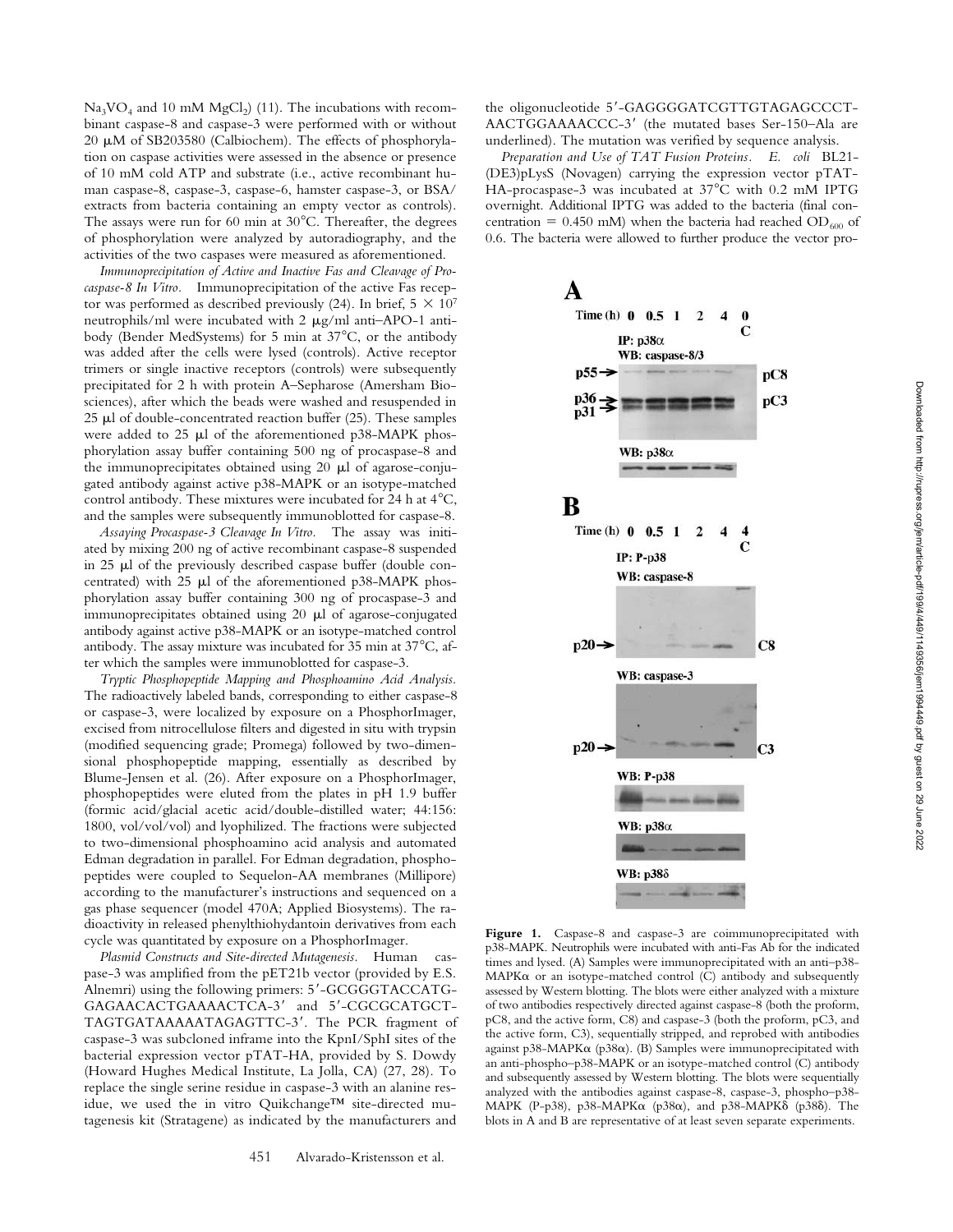tein for an additional 2 h period. Thereafter, the proteins were purified under either native (as aforementioned for in vitro assays) or denaturing conditions (urea, for introduction to intact cells) using a  $Ni<sup>2+</sup>$  affinity resin according to the instructions of the manufacturer (QIAGEN). The preparation of procaspase-3 was desalted using chromatography columns (Micro Bio-Spin; Bio-Rad Laboratories).  $2.5 \times 10^5$  cell were preincubated with 150 nM of either the wildtype TAT-HA-procaspase-3 or its mutant for 1 h (30 min on ice in the absence of and 30 min at  $37^{\circ}$ C in the presence of 20  $\mu$ M of SB203580) before engagement of the Fas receptor. The uptake of TAT-tagged proteins was analyzed by Western blot. The cells were washed three times with PBS and lysed as described previously (11). To avoid preactivation of neutrophils by possible residual LPS in the recombinant protein preparations, the cells were incubated in the presence of 25  $\mu$ g/ml polymixin B (a specific inhibitor of LPS bioactivity; reference 29) throughout the experiment.

*Analysis of Nuclear Morphology.* Neutrophils were incubated for 4 h in multi-well cell culture plates at  $37^{\circ}$ C in a humidified  $5\%$  CO<sub>2</sub>–95% air environment before being stained with acridine orange and ethidium bromide as described previously (11) to assess nuclear morphology and cell viability.

## **Results**

*Regulatory Interactions between p38-MAPK and Caspases in Intact Cells.* Initially, we detected procaspase-8 and procaspase-3 (Fig. 1 A), but not procaspase-9 (not depicted), in immunoprecipitates of total  $p38\alpha$ -MAPK, the most abun-



p38-MAPK activity was initially high and had almost disappeared after 30 min (Fig. 2 A), whereas caspase-3 activity was first detected after 30 min and reached a statistically significant increase after 1 h (Fig. 2 B), suggesting that the Fas-induced interactions between active p38-MAPK and caspases (Fig. 1 B) might require activation of these proteases. In support of that, the time-dependent increases in the activities of caspase-8 and caspase-3 (Fig. 2 B) paralleled the associations between the active p20 subunits of these caspases and p38-MAPK (Fig. 1 B). Assuming that recognition events between MAPKs and interacting substrates are necessary for the specificity of these kinases (31), our results suggest that active p38-MAPK might have a regulatory feedback effect on these caspases. We obtained support for this idea by the finding that inhibition of p38-



**Figure 2.** p38-MAPK–dependent phosphorylations of procaspase-8 and procaspase-3 in intact cells. Neutrophils were incubated with anti-Fas Ab for the indicated times and lysed. (A) Samples were taken for Western blot analysis with an anti-phospho–p38-MAPK (P-p38) antibody. The blot shown is representative of at least eight separate experiments. (B) Alternatively, lysate samples were analyzed for IETDase (C8) and DEVDase (C3) activities  $(n = 6)$ . To adjust for differences between blood batches, the caspase activities measured after 2 h were defined as 100%, and values at other time points were compared with that level. Caspase-3 immunoprecipitates were obtained from freshly isolated or 32P-labeled neutrophils after the indicated periods of exposure to anti-Fas Ab. (C) Unlabeled neutrophils were lysed, and the immunoprecipitates were immunoblotted with an anti–phospho-serine Ab, stripped, and reprobed with a mixture of anti–caspase-8 (detecting both the proform, pC8, and the active form) and anti–caspase-3 (detecting both the proform, pC3, and the active form) Abs and thereafter with an anti-phospho–p38-MAPK (P-p38) Ab. (D) The 32P-labeled neutrophils were lysed, and immunoprecipitates were analyzed by gel electrophoresis and blotted. The blots were developed with a PhosphorImager and subsequently analyzed with a mixture of the anti–caspase-8 and the anti–caspase-3 Abs, stripped, and reprobed with the anti-phospho–p38-MAPK Ab. The blots and the autoradiogram in C and D are representative of at least three separate experiments.

452 Serine Phosphorylation of Caspase-8 and Caspase-3 in Neutrophils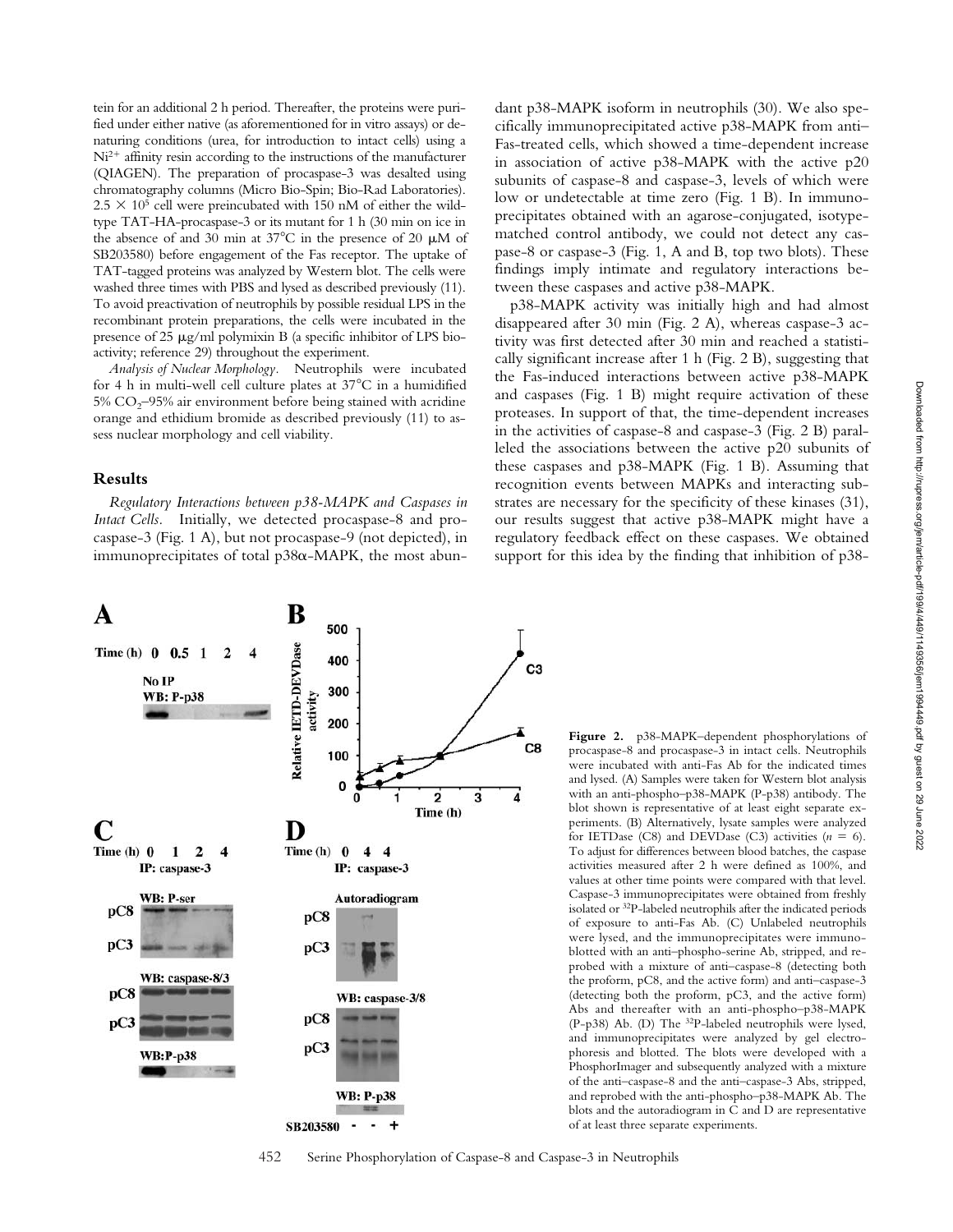MAPK significantly increased the percentage of cells exhibiting secondary necrosis (as revealed by positive propidium iodide staining) during spontaneous and Fas-induced apoptosis (spontaneous,  $7.97 \pm 4.6\%$ ; spontaneous + SB203580, 24.8  $\pm$  13.6%; anti-Fas Ab, 10.6  $\pm$  5.5%; and anti-Fas Ab  $+$  SB203580, 31.75  $\pm$  10.4%; *n* = 4).

To evaluate possible p38-MAPK–induced phosphorylations of caspase-3, we immunoprecipitated this caspase with a precoupled antibody known to effectively bind this protein (Fig. 2, C and D). Unfortunately, we were unable to achieve equally efficient precipitation of caspase-8 with available anti–caspase-8 antibodies (unpublished data). However, this problem was partially overcome in our experiments because the anti–caspase-3 antibody also pulled down readily detectable amounts of caspase-8 (Fig. 2, C and D). First, we used an unspecific antiphosphoserine antibody to investigate possible phosphorylation events of caspase-8 and caspase-3 because MAPKs are known to phosphorylate their substrates on serine residues, and because this approach enabled analysis of possible caspase phosphorylations immediately after the cells were isolated. We observed distinct serine phosphorylations of both procaspase-8 and procaspase-3, which were most prominent when the p38-MAPK was active, and declined with different kinetics after the initial p38-MAPK activity had disappeared (Fig. 2 C). In addition, in parallel with the increase in p38-MAPK activity in whole cell lysates after 4 h (Fig. 2 A), the serine phosphorylations of the caspases also started to increase after 4 h (Fig. 2 C). Second, we labeled freshly

B

pC3

 $C<sub>3</sub>$ 

caspase-3

Autoradiogram

**IP: P-p38** 

A

pC8

 $C8$ 

C

**IP: P-p38** 

Autoradiogram

**BSA** caspase-8

isolated human neutrophils with  $32P$  for 2 h and, thereafter, engaged their Fas receptors in the absence or presence of the p38-MAPK inhibitor SB203580. The time points indicated in Fig. 2 D cannot be compared with those in the other figures because the illustrated data represent cells that were preincubated with 32P for 2 h; instead, the caspase phosphorylations should be related to the evaluation of p38-MAPK activity in the same experiment (Fig. 2 D). The observed phosphorylations of the caspases were significantly ( $\sim$ 60%, as reveal by densitometric analysis), impaired by the p38-MAPK inhibitor SB203580 (Fig. 2 D). SB203580 is known to inhibit the  $\alpha$  and  $\beta$  isoforms of p38-MAPK, but not the  $\gamma$  and  $\delta$  isoforms (32). We detected the  $\alpha$  and  $\delta$  isoforms in the active p38-MAPK immunoprecipitates (Fig. 1 B), which could at least partly explain why SB203580 does not abolish p38-MAPK– induced phosphorylation of caspase-8 and caspase-3. However, at this stage, we cannot exclude that other alternative mechanisms are also responsible for the observed SB203580 insensitive phosphorylation of caspase-3. These experiments clearly demonstrate that engagement of Fas causes substantial 32P-phosphorylation of procaspase-8 and procaspase-3, and that SB203580 can reverse these biochemical modifications.

*p38-MAPK-induced Phosphorylation of Caspase-8 (Ser-364) and Caspase-3 (Ser-150).* We used an in vitro assay to confirm that caspase-8 and caspase-3 are direct substrates of p38-MAPK. Active p38-MAPK immunoprecipitated from freshly isolated neutrophils was incubated with recombi-



C

relative caspase

activity  $(\%)$ 

200

160

120

80

40

O  $+ATP$  IP: P-p38

 $-ATP$ 

caspase-8

+ATP

caspase-3

 $-ATP$ 

**Figure 3.** p38-MAPK–induced phosphorylations of caspase-8 and caspase-3 in vitro. (A and<br>B) Active phosphorylated B) Active phosphorylated p38-MAPK immunoprecipitates from freshly isolated neutrophils were incubated with  $[\gamma^{-32}P]ATP$ and recombinant caspase-8 or -3 in the absence or presence of the p38-MAPK inhibitor SB203580. As controls, the same reaction was performed in the absence of caspases but in the presence of either purified proteins from *E. coli* transformed with an empty vector (C) or BSA. All blots were first developed with a PhosphorImager, cut, and analyzed with (A) the anti–caspase-8 (pC8 and C8) Ab or (B) the anti–caspase-3 (pC3 and C3) Ab, and, lastly, stripped and reprobed with the anti-phospho–p38- MAPK (P-p38) Ab. The illustrated autoradiograms and blots

are representative of at least seven separate experiments. (C) Active phosphorylated p38-MAPK (P-p38) was immunoprecipitated and incubated with recombinant caspase-8 and caspase-3 as substrates, in the presence or absence of ATP and under the same conditions as aforementioned. Thereafter, the activities of caspase-8 and caspase-3 were measured separately. The results are presented as percentage of the activities found in samples incubated in the same way but with an immunoprecipitate obtained using an isotype-matched control antibody. The data are expressed as mean  $\pm$  SEM of seven separate experiments. The substrates, recombinant procaspase-8 (pC8) in D and recombinant procaspase-3 (pC3) in E, were incubated in the presence of ATP and either the immunoprecipitated active phosphorylated p38-MAPK (P-p38) or an immunoprecipitate obtained using an isotype-matched control antibody (Control). Thereafter, the in vitro amounts of the procaspases (pC8 and pC3) and caspases (C8 and C3), after incubations in the presence of (D) immunoprecipitated active Fas (FasR;  $n = 3$ ) or (E) active caspase-8 ( $n = 5$ ), were analyzed by Western blotting.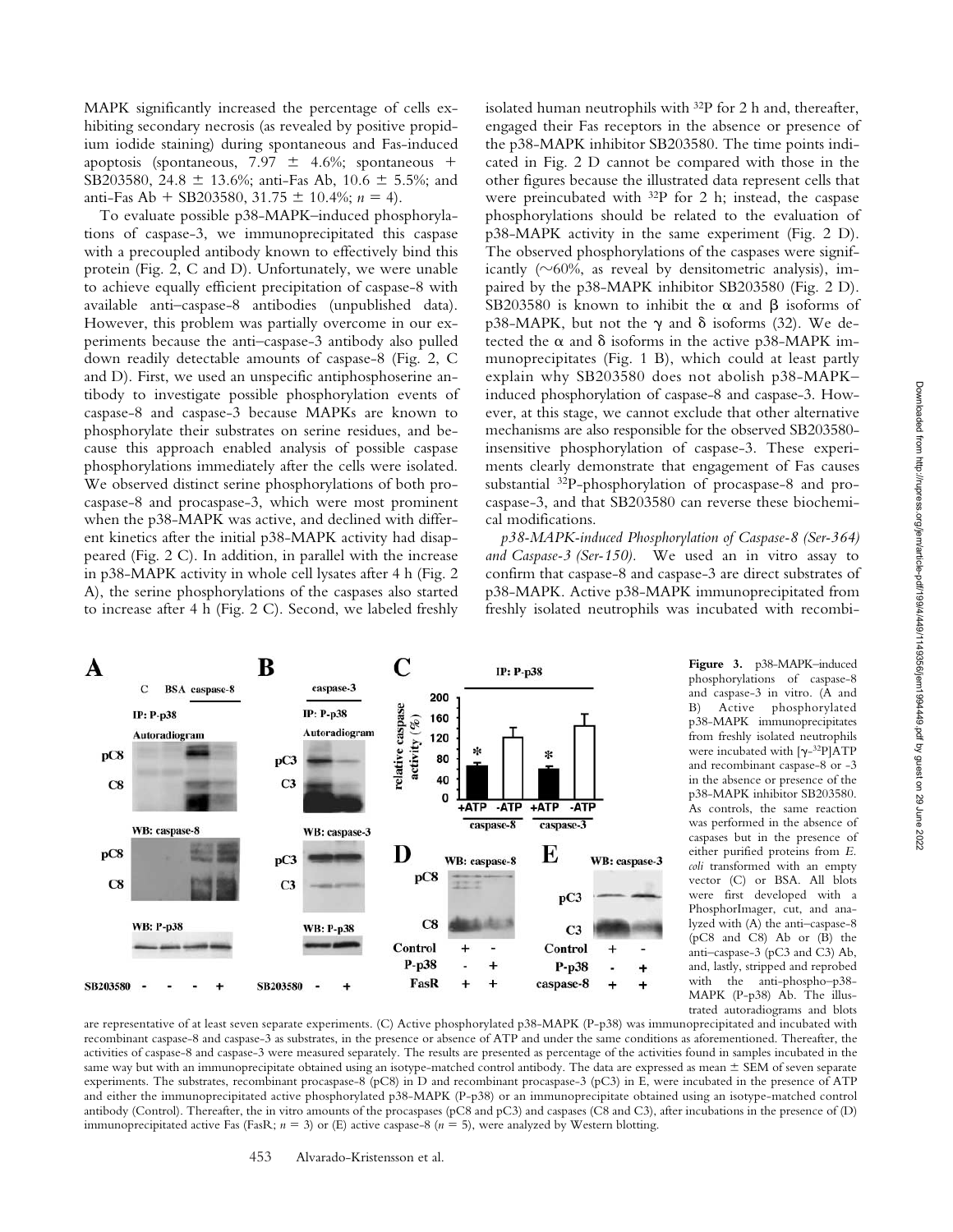nant hamster caspase-3 (not depicted) as well as human caspase-8 or caspase-3 (Fig. 3, A and B) in the presence of  $\gamma$ -[<sup>32</sup>P]ATP. Both the procaspases and the 20-kD monomers of the active heterodimers of all three caspases were phosphorylated by the active p38-MAPK in the absence but not in the presence of SB203580.

Fig. 3 C (based on data obtained using the experimental conditions indicated in Fig. 3, A and B) shows that the p38-MAPK–induced phosphorylation of caspase-8 and caspase-3 (ATP present) reduced the enzymatic activities compared with the unphosphorylated controls (ATP absent). These results are presented as percentage of the activities found in control samples incubated with immunoprecipitates obtained using an isotype-matched control antibody; no phosphorylation of the caspases was detected under those conditions (unpublished data). Eliminating ATP in this assay restored the activities of the two caspases, even in the presence of active p38-MAPK (Fig. 3 C). The same effect was observed when human caspase-6 (67.1  $\pm$ 15.2% of control;  $n = 5$ ) or hamster caspase-3 (77.4  $\pm$ 10.2% of control;  $n = 5$ ) were incubated in the presence of active p38-MAPK (these values are expressed as percentage of the activities found in samples where ATP was absent). Thereafter, we investigated whether the p38-MAPK– induced phosphorylation of procaspase-8 and procaspase-3 affected the handling of these precursor molecules. In in vivo experiments, procaspase-8 is processed upon recruitment to the active Fas receptor (5); whereas procaspase-3 is cleaved by active caspase-8. Therefore, we incubated procaspase-8 or procaspase-3 in the absence or presence of active p38-MAPK, with the active Fas receptor (Fig. 3 D) or caspase-8 (Fig. 3 E). This revealed a p38-MAPK–dependent reduction in the levels of caspase-8 (Fig. 3 D) and caspase-3 (Fig. 3 E), and indicated that p38-MAPK–induced phosphorylation impaired the processing of procaspase-8, whereas such phosphorylation rendered both caspase-8 and caspase-3 less stable.

We further examined the phosphorylation of recombinant caspase-8 and caspase-3 by active p38-MAPK immunoprecipitates from freshly isolated neutrophils in the presence of  $\gamma$ -[32P]ATP. Phosphorylated procaspase-8 and procaspase-3 were separated by gel electrophoresis and transferred to nitrocellulose membranes before tryptic digestion in situ and two-dimensional phosphopeptide mapping. As shown in Fig. 4 A, p38-MAPK phosphorylates caspase-8 on a single peptide fragment, whereas it phosphorylates caspase-3 on two peptide fragments. These different phosphopeptides were scraped off the TLC plates and subjected to two-dimensional phosphoamino acid analysis. All three phosphopeptides were phosphorylated on serine residues (Fig. 4 B). The phosphorylated serine residue in the phosphopeptide that originated from caspase-8 (Fig. 4 A) was located at position 3, as shown by an automated Edman degradation assay (Fig. 4 C). The phosphopeptides originating from caspase-3 (Fig. 4 A) had their phosphoserine residues located either at position 1 (weakest spot) or 3 (strongest spot) (Fig. 4 C). After compiling all the



Figure 4. Identification of phosphorylation sites on caspase-8 and caspase-3. (A) Active phosphorylated p38-MAPK immunoprecipitates from freshly isolated neutrophils were incubated with  $[\gamma^{-32}P]ATP$  and recombinant procaspase-8 or procaspase-3. The proteins were separated by SDS–gel electrophoresis, and the separated proteins were digested in situ with trypsin. The obtained phosphopeptides were separated on cellulose TLC glass plates (elect.), followed by ascending chromatography (chrom.). The indicated electrophoresis direction is from the anode to the cathode. The plates were analyzed in a PhosphorImager as well as exposed to an X-ray film. (B) The phosphopeptides from caspase-8 or caspase-3 were eluted from the TLC plates and subjected to two-dimensional phosphoamino acid analysis. The locations of the phosphoamino acids (top) were compared with that of phosphoamino acid markers (bottom) as follows: serine (S), threonine (T), and tyrosine (Y). The phosphopeptides obtained from A were subjected to amino acid sequencing (C), and the radioactivity released in each cycle was measured by spotting onto TLC plates and exposure on a Fuji image analyzer. The phosphorylated serine residues, 364 for caspase-8 (C) and 150 for caspase-3 (C), are indicated in the sequence of the putative fragment from caspase-8 and caspase-3, respectively. The illustrated phosphomapping is representative of three experiments.

theoretical tryptic peptides derived from a complete digestion of procaspase-8 and procaspase-3 and comparing the possible tryptic peptides with homologous amino acid sequences in caspase-6, we concluded that the peptide from procaspase-8 containing Ser-364 and from procaspase-3 containing Ser-150 were likely to be the phosphorylated peptides. The peptide derived from procaspase-3, which contains Ser-150, is proceed by two arginine residues. A partial tryptic digestion of the arginines will generate two different phosphopeptides, as we detected in the TLC plates. Ser-364 and Ser-150 are present in regions that lie 11 amino acids upstream of the active sites of caspase-8 and caspase-3, respectively (Fig. 5 A). This region, containing either a Ser or a Thr residue, is conserved among different human caspases (1, 2, 4, 5, 7, and 9 but not 10 or 14). In addition, this region is also well conserved among other vertebrates (for example, caspase-6, -7, -8, -9, and -10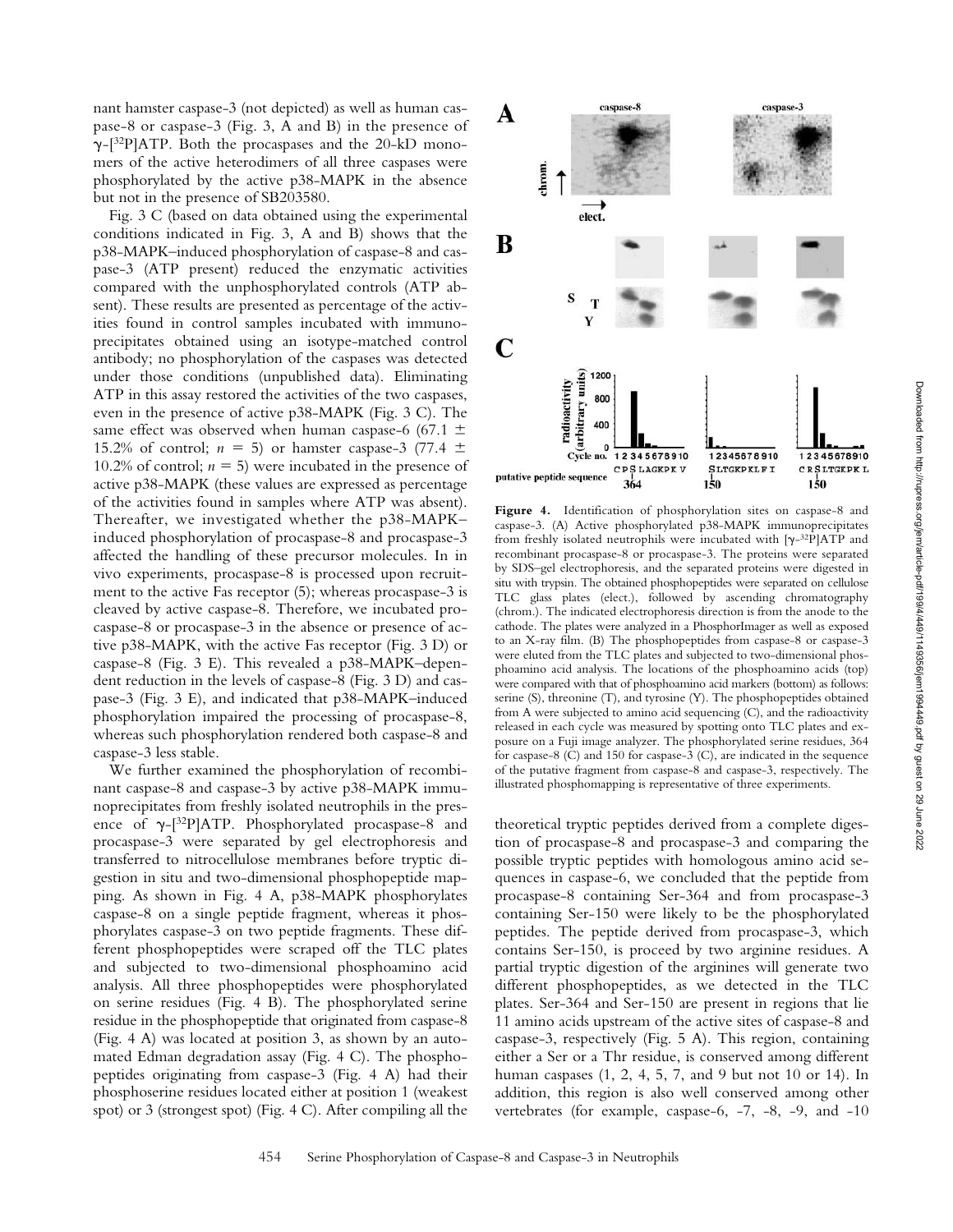Caspase-8 EAPIYELTSQFTGLKCPSLAGKPKVFFIQACQGDNYPKGI Caspase-3 TNGPVDLKKITNFFRCRSLTGKPKLFIIQACRGTELDCGI Caspase-9 PVSVEKIVNIFNGTSCPSLFFKPKLFFIQACGGEQKDHGF Caspase-7 VTPIKDLTAHFRGDRCKTLLEKPKLFFIQACRGTELDDGI Caspase-6 KIEIQTLTGLFKGDKCHSLVGKPKIFIIQACRGNQHDVPV



**Figure 5.** Ser-364 and Ser-150 are conserved residues in caspases. (A) The homologous serine/threonine residue (first box) is found 11 amino acids upstream of the active site (second box) within the outlined caspases. These residues are found in the respective, large, p20 subunits of the caspases. (B) The known three dimensional structures of the p20 monomers of caspase-8 (34), caspase-3 (35), caspase-9 (36), and caspase-7 (37) are revealed with the three-dimensional structure viewer Cn3D. In these structures, the p38-MAPK putative phosphorylation site is depicted (yellow), below which is the active site of each caspase.

from *Xenopus laevis*) and invertebrates (for example, caspase-1 from *Drosophila melanogaster*). Interestingly, the three-dimensional structure of this region is also preserved among caspases (Fig. 5 B), implying a common regulatory region for caspases that is conserved among species.

A

*Mutated Caspase-3 (S150A) Is Not Regulated by p38- MAPK.* To directly test the role of caspase phosphorylation in the regulation of apoptosis in intact human neutrophils, we subcloned human procaspase-8 and procaspase-3 into TAT-HA vectors. TAT-HA–tagged caspase-8 exhibited no in vitro activity, probably due to a conformational change, whereas TAT-HA–tagged caspase-3 did. Consequently, we also prepared a TAT-HA–tagged mutated caspase-3 in which serine-150 was replaced with an alanine residue, and this protein was used together with the wildtype TAT-HA–tagged caspase-3. Despite overexposure, we could not detect any phosphorylation of the TATtagged mutated caspase-3 (Fig. 6 A). Furthermore, protease activity measurements of wild-type TAT-tagged caspase-3 and mutated TAT-tagged caspase-3 (S150A) revealed that, in contrast to wild type, the activity of the mutated caspase-3 is not modified by the presence of immunoprecipitated active p38-MAPK (Fig. 6 B). In vitro experiments revealed that caspase-3 (S150A) has a lower protease activity than wild-type caspase-3 (unpublished data). For this reason, and also to avoid any misinterpretations due to a difference in the loading of the two TAT-tagged proteins, we studied the effects of p38-MAPK inhibition (SB203580) on apoptosis in primary neutrophils preincubated with either wildtype or mutated caspase-3. The results show that caspase-3 activity is significantly increased by p38-MAPK inhibition in nontreated control cells and cells loaded with wild-type caspase-3, but not mutated caspase-3 (Fig. 6 C). The difference in protease activity between cells loaded with wildtype or mutated caspase-3 and incubated with the p38- MAPK inhibitor SB203580 is even clearer if we subtract the endogenous caspase-3 activity and express the activities as percentage of untreated cells (Fig. 6 D). These data nicely correlate with our findings that p38-MAPK inhibition (SB203580) increased the percentage of apoptotic cells (as revealed by acridine orange and ethidium bromide costaining) if they were preincubated with wild-type caspase-3, but not with the mutated caspase-3 (Fig. 6 E). These observations strongly support the idea that p38-MAPK counteracts neutrophil apoptosis by phosphorylation and inactivation of caspases.

# **Discussion**

We have shown previously (11), as have others (14, 15), that p38-MAPK constitutes a survival signal in isolated human and mice granulocytes, and that inactivation of this protein is a permissive event in spontaneous and Fasinduced neutrophil apoptosis (11). Furthermore, these previous findings suggested that active p38-MAPK could signal survival in primary neutrophils by keeping the activity of the caspases at low levels. Our initial finding, in the present work, of a constant association between procaspase-8 and procaspase-3 and p38-MAPK suggests a mechanism that could allow p38-MAPK to signal survival because such interaction might enable p38-MAPK–mediated biochemical modification and regulation of caspase-8 and caspase-3, and thereby also control of neutrophil apoptosis.

It is known that the proapoptotic stimulus triggered by an anti-Fas Ab directly recruits procaspase-8 to the Fas receptor, which facilitates the processing and activation of this proenzyme and in that way initiates the caspase cascade (5). We noted in the present work that such engagement of Fas receptors on human neutrophils also causes active p38-MAPK to associate with the active p20 subunits of caspase-8 and caspase-3. In addition, our experiments comparing the kinetics of p38-MAPK and caspase-3 revealed an interesting relationship between the activities of these proteins. In freshly isolated neutrophils, we found that p38-MAPK was highly active, whereas caspase-3 displayed no activity at all and caspase-8 very little. Not until after 30 min of Fas engagement did caspase-8 and caspase-3 exhibit increased activity, and this pattern coincided with the absence of p38-MAPK activity. Furthermore, we have observed previously that this loss of p38-MAPK activity does not occur in the presence of the survival factor GM-CSF (11). These results suggest that the initial deacti-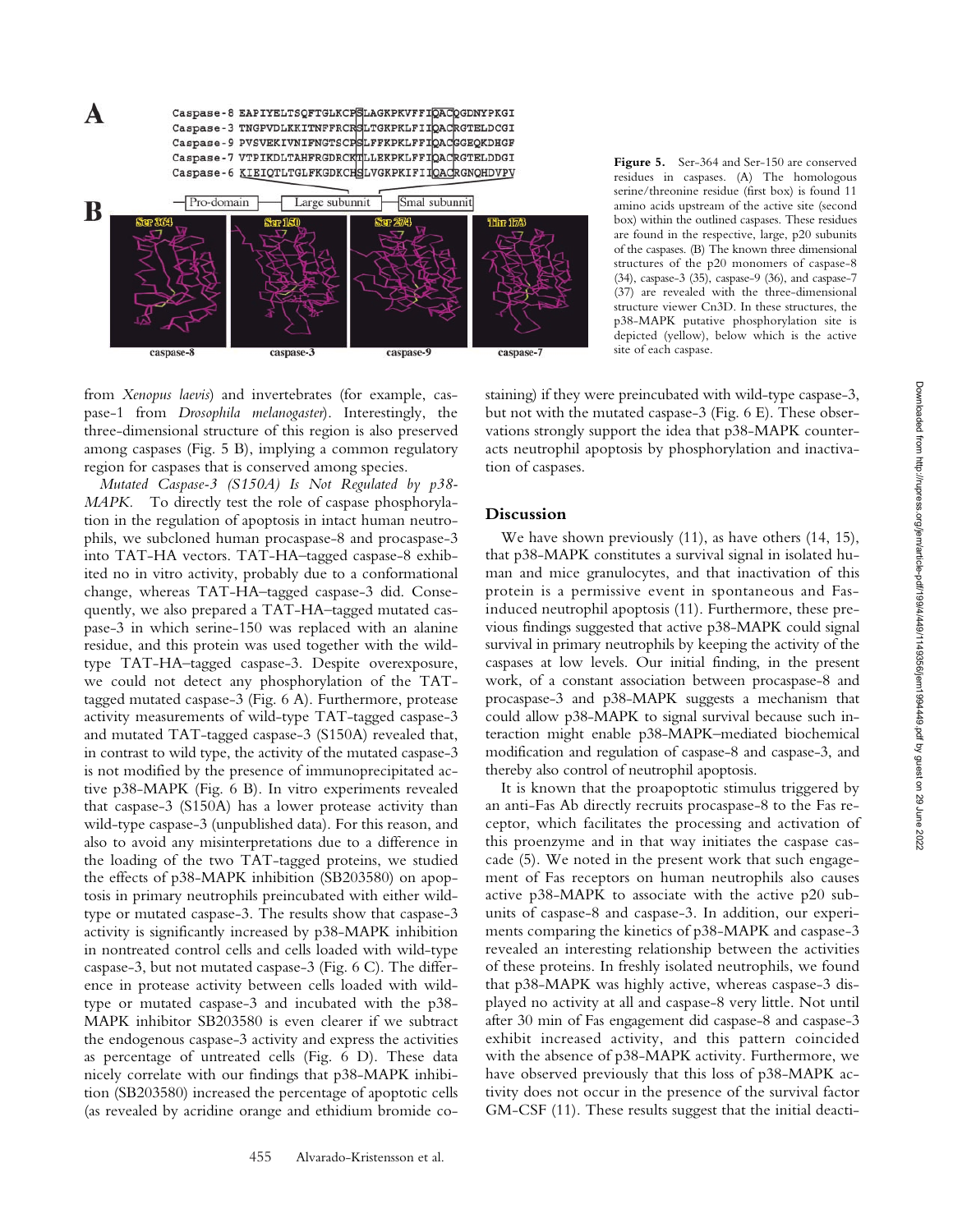

vation of p38-MAPK is essential for Fas-induced stimulation of the caspase cascade in neutrophils. Of interest in the present context, we noted that p38-MAPK regained its activity once the caspases showed significantly increased activities and that inhibition of this activity caused an increased secondary necrosis in neutrophils. Therefore, we believe that this regain in activity represents a regulatory feedback mechanism that protects the cells from overactivation of caspases, which would lead to premature secondary necrosis and unwanted tissue damage in vivo. Indeed, such apoptosis-induced feedback has already been demonstrated for the well-known survival factor Akt (19). A physical basis for the aforementioned p38-MAPK–mediated regulation of caspase activities is indicated by the fact that we detected active p20 subunits of caspase-8 and caspase-3 in immunoprecipitates of active p38-MAPK from Fas-engaged neutrophils. These associations agree with the notion that p38-MAPK can induce biochemical modifications of caspase-8 and caspase-3 because such docking of MAPKs has been suggested to play an important role in their substrate specificities (31).

Figure 6. Mutation of Ser-150 abolishes the effect of the inhibition of p38-MAPK in vivo. (A) Active phosphorylated p38-MAPK immunoprecipitates from freshly isolated neutrophils were incubated with  $[\gamma^{-32}P]ATP$ and recombinant wild-type TAT–caspase-3 or mutated TAT–caspase-3 (S150A). The phosphopeptide mapping was performed as in Fig. 4. The plates were exposed on a PhosphorImager as well as to film. The indicated electrophoresis direction is from the anode to the cathode. (B) Active phosphorylated p38-MAPK (P-p38) was immunoprecipitated and incubated with recombinant wild-type TAT–caspase-3 or mutated TAT-caspase-3 (S150A) as substrates in the presence (shaded bars) or absence (unshaded bars) of ATP. Thereafter, the activities of TAT–caspase-3 or TAT–caspase-3 (S150A) were measured separately. The results are presented as percentage of the activities found in samples depleted of ATP. The data are expressed as mean  $\pm$  SD of five separate experiments. (C) Fas-induced caspase-3 activity in control cells or cells loaded with TAT–caspase-3 or TAT–caspase-3 (S150A) after 3 h after activation of the Fas-receptor. Unshaded bars represent cells treated with 20  $\mu$ M SB203580 (*n* = 4–6). (D) The effect of SB203580 in cells loaded with TAT-fusion proteins  $(n = 4)$ . (E) The Fas-treated cells were incubated for 4 h in the presence or absence of TAT-fusion protein and SB203580 and subsequently stained with acridine orange and ethidium bromide to assess their nuclear morphology. The effects are presented as percentage of untreated control cells  $(n = 4-6)$ . (F) Neutrophils incubated in absence, as control (C) or presence of wildtype (WT) TAT-caspase-3 or (S150A) mutated (M) TAT–caspase-3. Samples were taken for Western blot analysis with an anti–HA-Ab (HA).

To ascertain whether the serine/threonine p38-MAPK induces phosphorylation of caspase-8 and caspase-3, we immunoprecipitated these two enzymes and performed Western blotting to measure if they were phosphorylated on such residues. We observed distinct serine phosphorylations of both procaspase-8 and procaspase-3, which were most prominent in freshly isolated neutrophils (i.e., when p38-MAPK was active), but declined with different kinetics after the initial p38-MAPK activity had disappeared. Furthermore, the serine phosphorylations of the caspases started to increase after 4 h, in parallel with the regain of p38-MAPK activity. In addition, when we labeled freshly isolated human neutrophils with <sup>32</sup>P for 2 h and engaged their Fas receptors in the absence or presence of the p38- MAPK inhibitor SB203580, we found that the caspases were clearly phosphorylated by a p38-MAPK–dependent mechanism. Accordingly, the SB203580-induced increase in caspase-8 and caspase-3 activities in neutrophils undergoing Fas-provoked apoptosis (11) may be due to the aforementioned observation that active p38-MAPK phosphorylates caspase-8 and caspase-3, as in the case of Akt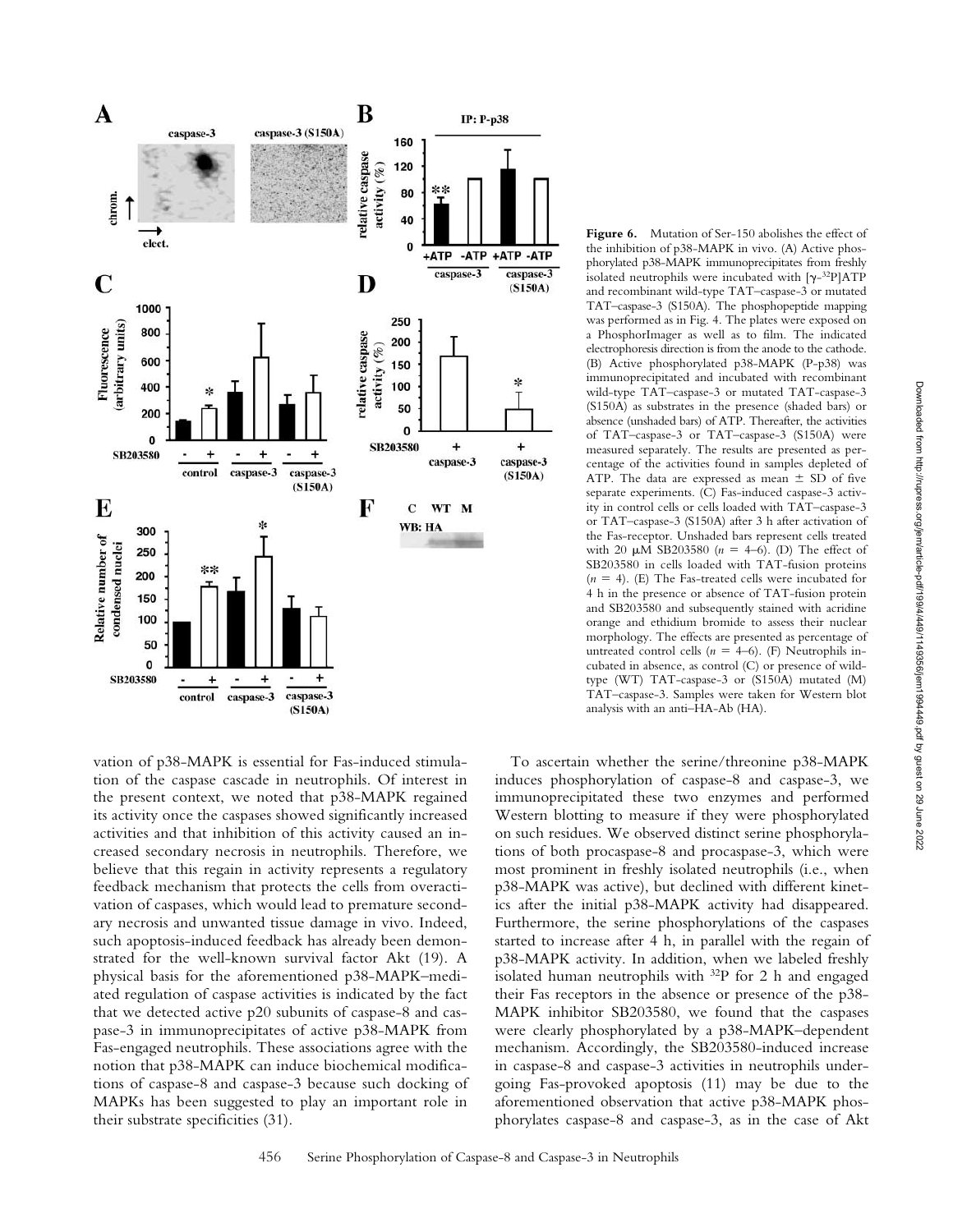and human caspase-9 in transfected cell lines (9), and that such phosphorylations lead to inactivation of caspase-8 and caspase-3. This postulation was confirmed in experiments in vitro, which clearly showed that caspase-8 and caspase-3 are directly phorphorylated by p38-MAPK on serine-364 and serine-150, respectively, and that these biochemical modifications significantly reduced their enzymatic activities. The most straightforward interpretation of our results is that the p38-MAPK–induced phosphorylations cause activity-impairing conformational changes in the caspases. It also appears as if the observed phosphorylations of procaspase-8 and procaspase-3 affect the processing to the active caspases, and that the p38-MAPK–provoked phosphorylations of caspase-8 and caspase-3 also result in more rapid degradation of these two enzymes.

To finally test the aforementioned survival function of p38-MAPK in primary human neutrophils, we introduced TAT-tagged wild-type and mutated caspase-3 (S150A). The results clearly show that the Fas-induced apoptotic response in neutrophils containing mutated caspase-3 was not potentiated upon inhibition of p38-MAPK. The present data and other results implicating p38-MAPK as both a positive and a negative regulator of cell survival, depending on the type of cell studied (33), suggest that the role of p38- MAPK in a particular cell type is decided by the downstream substrates that are phosphorylated by the kinase.

Our results provide a novel and logical explanation for the mechanism underlying survival signaling by p38- MAPK in primary neutrophils: the active form of p38- MAPK associates with caspase-8 and caspase-3, which constitutes the basis for p38-MAPK–induced phosphorylations on serine-362 and serine-150 of these caspases. These biochemical modifications impair the activities, and possibly also the stability, of these caspases and thereby weaken their capacity to induce apoptosis.

The authors are grateful to E.S Alnemri, X. Wang, and S. Dowdy for providing the pET21b, pET15b, and HA-TAT vectors, respectively, and to P. Ödman for linguistic revision of the manuscript.

This work was supported by the Swedish Cancer Association, the SSF Inflammation program, King Gustaf V Memorial Foundation, U-MAS Research Foundations, the Österlund Foundation, and the Royal Physiographic Society in Lund.

*Submitted: 13 October 2003 Accepted: 11 December 2003*

# **References**

- 1. Cartwright, G.E., G.W. Athens, and M.M. Wintrobe. 1964. The kinetics of granulopoiesis in normal man. *Blood.* 24:780– 803.
- 2. Savill, J.S., A.H. Wyllie, J.E. Henson, M.J. Walport, P.M. Henson, and C. Haslett. 1989. Macrophage phagocytosis of aging neutrophils in inflammation. Programmed cell death in the neutrophil leads to its recognition by macrophages. *J. Clin. Invest.* 83:865–875.
- 3. Grigg, J.M., J.S. Savill, C. Sarraf, C. Haslett, and M. Silverman. 1991. Neutrophil apoptosis and clearance from neonatal lungs. *Lancet.* 338:720–722.
- 4. Glogauer, M., J. Hartwig, and T. Stossel. 2000. Two pathways through Cdc42 couple the N-formyl receptor to actin nucleation in permeabilized human neutrophils. *J. Cell Biol.* 150:785–796.
- 5. Cryns, V., and J. Yuan. 1998. Proteases to die for. *Genes Dev.* 12:1551–1570.
- 6. Mejillano, M., M. Yamamoto, A.L. Rozelle, H. Sun, X. Wang, and H.L. Yin. 2001. Regulation of apoptosis by phosphatidylinositol 4,5-bisphosphate inhibition of caspases, and caspase inactivation of phosphatidylinositol phosphate 5-kinases. *J. Biol. Chem.* 276:1865–1872.
- 7. Pandey, P., R. Farber, A. Nakazawa, S. Kumar, A. Bharti, C. Nalin, R. Weichselbaum, D. Kufe, and S. Kharbanda. 2000. Hsp27 functions as a negative regulator of cytochrome c-dependent activation of procaspase-3. *Oncogene.* 19:1975–1981.
- 8. Mannick, J.B., A. Hausladen, L. Liu, D.T. Hess, M. Zeng, Q.X. Miao, L.S. Kane, A.J. Gow, and J.S. Stamler. 1999. Fas-induced caspase denitrosylation. *Science.* 284:651–654.
- 9. Cardone, M.H., N. Roy, H.R. Stennicke, G.S. Salvesen, T.F. Franke, E. Stanbridge, S. Frisch, and J.C. Reed. 1998. Regulation of cell death protease caspase-9 by phosphorylation. *Science.* 282:1318–1321.
- 10. Fujita, E., A. Jinbo, H. Matuzaki, H. Konishi, U. Kikkawa, and T. Momoi. 1999. Akt phosphorylation site found in human caspase-9 is absent in mouse caspase-9. *Biochem. Biophys. Res. Commun.* 264:550–555.
- 11. Alvarado-Kristensson, M., M.I. Porn-Ares, S. Grethe, D. Smith, L. Zheng, and T. Andersson. 2001. p38 Mitogenactivated protein kinase and phosphatidylinositol 3-kinase activities have opposite effects on human neutrophil apoptosis. *FASEB J.* 10.1096/fj.01-0817fje.
- 12. Allan, L.A., N. Morrice, S. Brady, G. Magee, S. Pathak, and P.R. Clarke. 2003. Inhibition of caspase-9 through phosphorylation at Thr 125 by ERK MAPK. *Nat. Cell Biol.* 5:647–655.
- 13. Frasch, S.C., J.A. Nick, V.A. Fadok, D.L. Bratton, G.S. Worthen, and P.M. Henson. 1998. p38 mitogen-activated protein kinase-dependent and -independent intracellular signal transduction pathways leading to apoptosis in human neutrophils. *J. Biol. Chem.* 273:8389–8397.
- 14. Villunger, A., L.A. O'Reilly, N. Holler, J. Adams, and A. Strasser. 2000. Fas ligand, Bcl-2, granulocyte colony-stimulating factor, and p38 mitogen-activated protein kinase: regulators of distinct cell death and survival pathways in granulocytes. *J. Exp. Med.* 192:647–658.
- 15. Kankaanranta, H., P.M. De Souza, P.J. Barnes, M. Salmon, M.A. Giembycz, and M.A. Lindsay. 1999. SB 203580, an inhibitor of p38 mitogen-activated protein kinase, enhances constitutive apoptosis of cytokine-deprived human eosinophils. *J. Pharmacol. Exp. Ther.* 290:621–628.
- 16. Nemoto, S., J. Xiang, S. Huang, and A. Lin. 1998. Induction of apoptosis by SB202190 through inhibition of p38beta mitogen-activated protein kinase. *J. Biol. Chem.* 273:16415–16420.
- 17. Zechner, D., R. Craig, D.S. Hanford, P.M. McDonough, R.A. Sabbadini, and C.C. Glembotski. 1998. MKK6 activates myocardial cell NF-kappaB and inhibits apoptosis in a p38 mitogen-activated protein kinase-dependent manner. *J. Biol. Chem.* 273:8232–8239.
- 18. Aoshiba, K., S. Yasui, M. Hayashi, J. Tamaoki, and A. Nagai. 1999. Role of p38-mitogen-activated protein kinase in spontaneous apoptosis of human neutrophils. *J. Immunol.* 162: 1692–1700.
- 19. Tang, D., H. Okada, J. Ruland, L. Liu, V. Stambolic, T.W. Mak, and A.J. Ingram. 2001. Akt is activated in response to